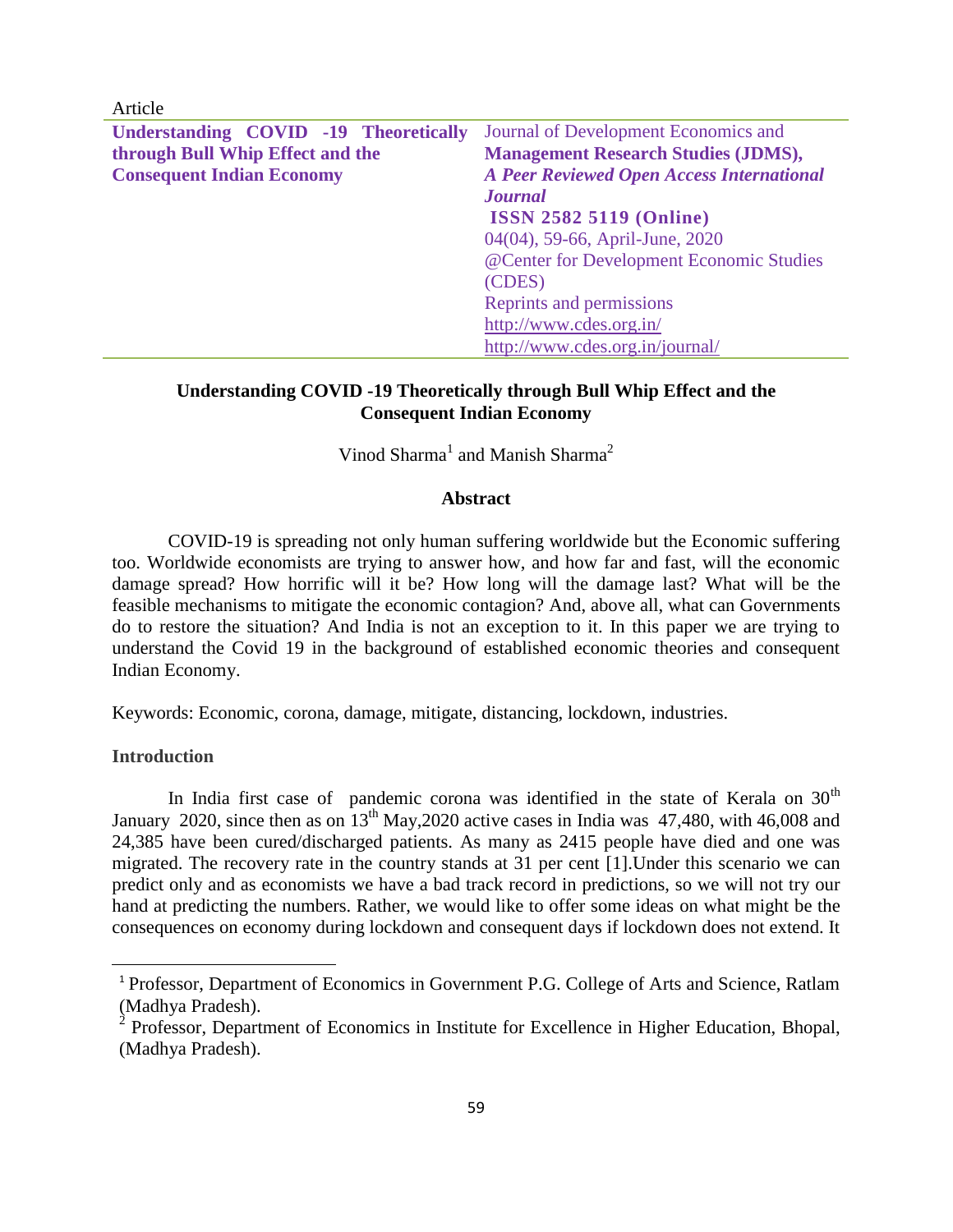is certain that in case of extension, severity of the situation may intensify. Ever since the spread of COVID -19 influenced the equity market and share markets all over the world and India, global financial markets had declared overwhelmingly it as a pandemic .They did this through the fastest equity market corrections of all time that took place in about six to seven days, where a correction is defined as at least a 10% drop from the [2]. On the other hand " UNCTAD, the UN trade agency, warned of a slowdown of global growth" to fewer than 2% this year, effectively wiping \$1 trillion off the value of the world economy"[3].

Before the Covid-19 outbreak, the Indian economy was one of the fastest-growing economies of the world (According to the International Monetary Fund). However, due to the Covid-19 breakout and subsequently lock down, the economy is on the back foot and obviously, the effect of the virus on the Indian economy will depend on (1) disciplined behavior of population during the lockdown and social distancing period (2) how much further the virus will spread across the country and its effect on economic activities, and (3) fiscal and monetary policy reactions to the shock**.** In the above background, we are sure that the country is to pay a heavy economic cost in the coming months. We don't have latest data regarding demand and supply commotion but on the basis of observation and past experiences we are trying to analyze the situation in this piece of write-up.

# **Trade off between Containment Measures and Recession**

We must agree that containment measures are the only way to mitigate the effect of Coronavirus. "In containment environment, such as lockdown, social distancing, work closures in industry and service sector will reduce the economic activities and thus flatten the epidemic curve as shown in panel A with dotted curve. The dotted curve is a flatter version of the solid curve due to containment policies measures.

In the bottom panel, the solid curve represents the economic loses without containment measures, which is less steeper and deeper than the dotted curve i.e. with containment measures. As Pierre-Olivier Gourinchas puts it: "flattening the infection curve inevitably steepens the macroeconomic recession curve." [4]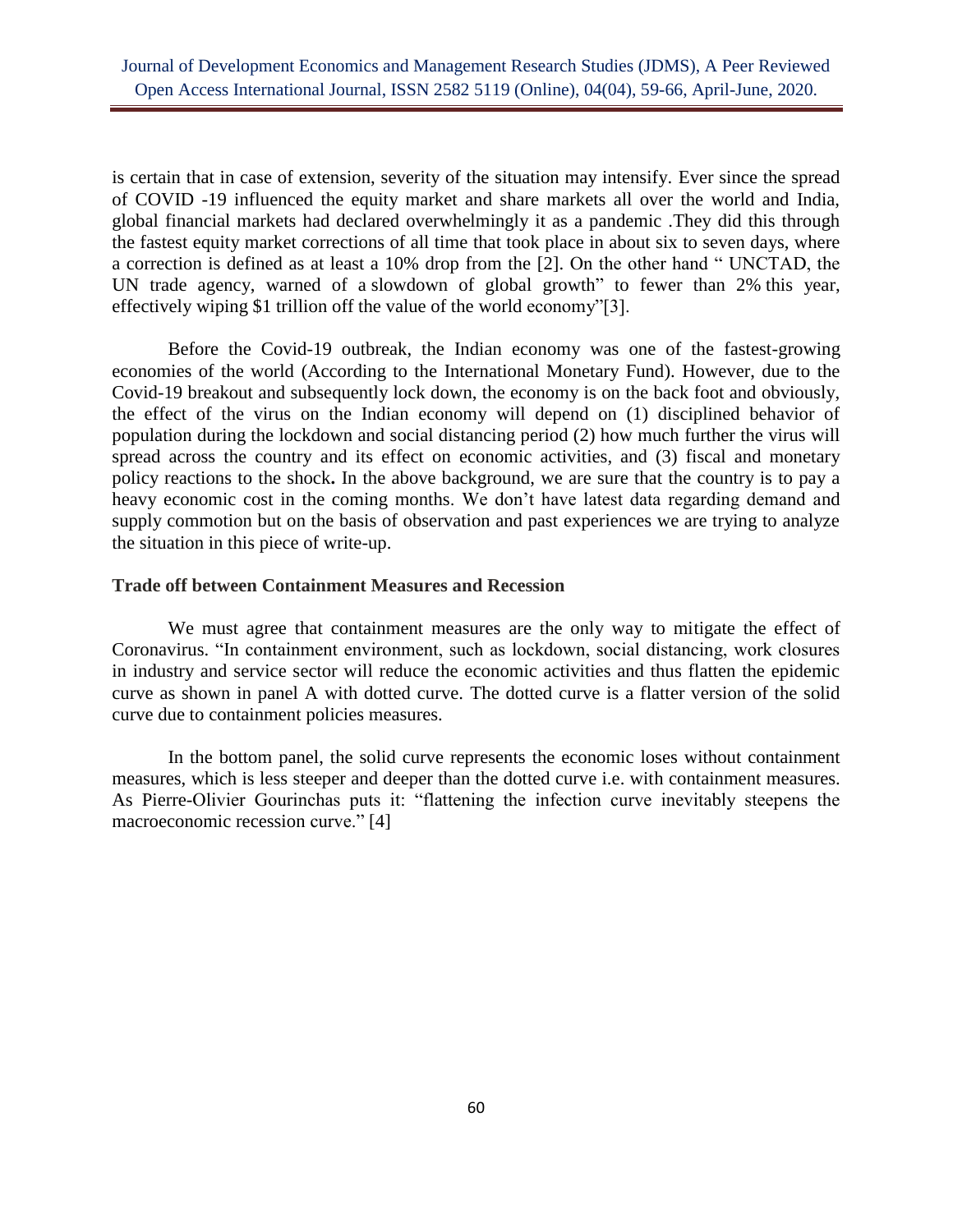Journal of Development Economics and Management Research Studies (JDMS), A Peer Reviewed Open Access International Journal, ISSN 2582 5119 (Online), 04(04), 59-66, April-June, 2020.



#### **The Two-Curve Problem**

The suppression also has its own costs. The lockdowns mean closure of markets except supply of essential goods and services; employees cannot be at the workplace. Suppression of virus has already crippled a large range of economic activities across the industries from manufacturing to hospitality, tourism, transportation, entertainment, construction, real estate, retail and wholesale markets of consumer goods to healthcare, pharmaceutical, electronic goods to IT. The small firms and their employees, and contractual workers of big firms will be the worst hit beside entire informal sector of the economy. In addition to the demand reduction, there will also be widespread supply chain disruptions, as some people may stay at home, some may return to their native/villages, and moreover imports have been already disrupted. All of these may affect negatively on production in almost all industries. This has been shown through following two figures



Source: Authors own perception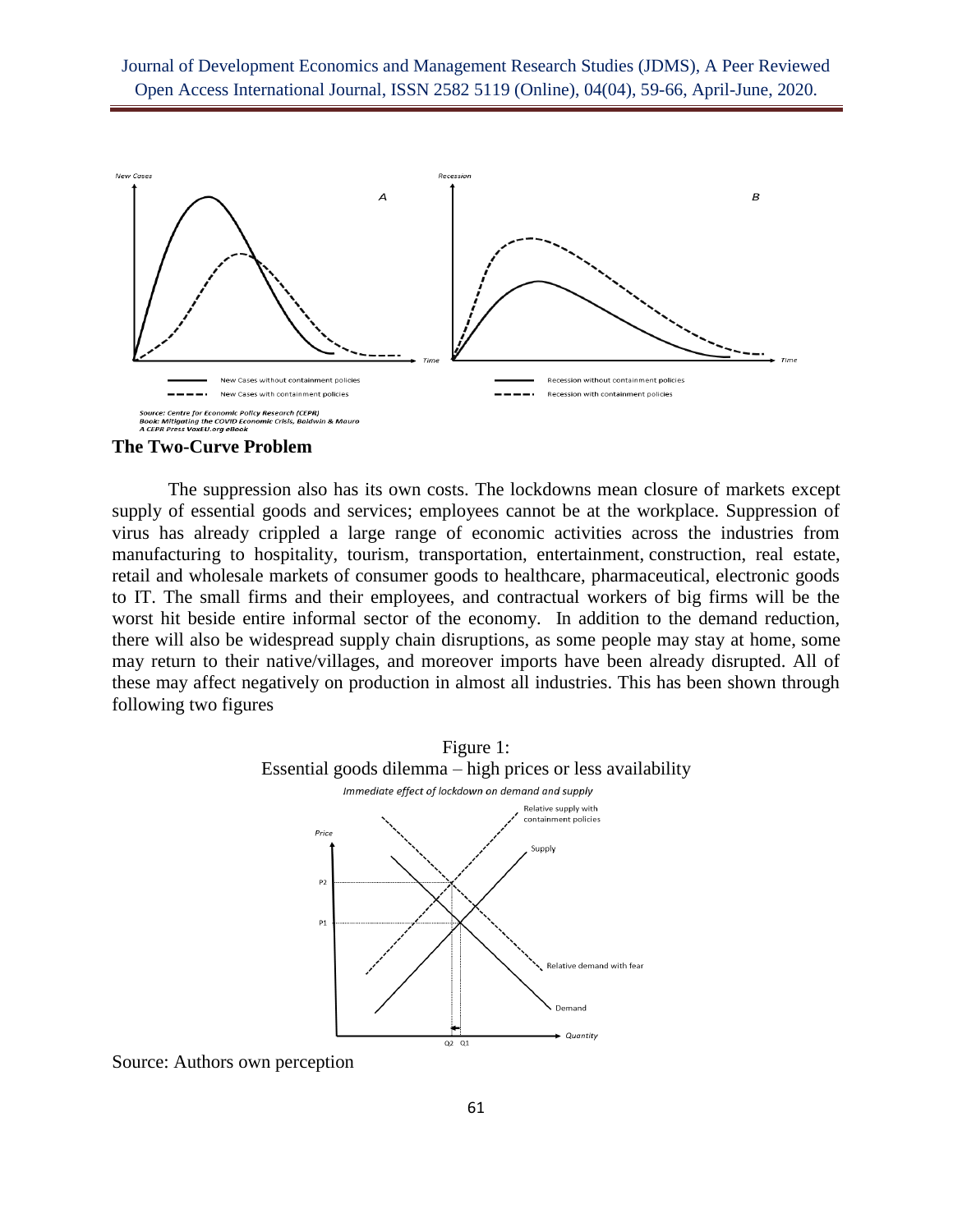Governments are preventing workers from working (deepening the supply-side recession) and consumers from consuming (deepening the demand-side recession). The recession, in other words, is intentional and unavoidable.





Source: Authors own perception

#### **Bull Whip Effect**

The bullwhip effect is a distribution channel phenomenon in which forecasts yield supply chain inefficiencies. It refers to increasing swings in inventory in response to shifts in customer demand as one move further up the supply chain[5].Still we are not able to understand the basics of epidemiology and having all the technology and experts we do not have some concrete idea of the dynamics of spreading diseases. Times of fear are also times of rumors and misinformation leading the economy to face Bull Whip Effect.

# **Supply Commotion**

With prolonged lockdown and economic sudden stop situation manufacturing sector is worse effected what so ever is the size. All the manufacturing units except producers of essential goods come to a halt after the declaration of lockdown in the country. Supply-chain contagion will amplify the direct supply shocks as manufacturing sectors of the countries will find it harder and/or more expensive to acquire the necessary imported industrial inputs from the countries like China, USA, Germany, Italy where the economy/manufacturing sector is already in trouble due spread of this pandemic. Subsequently multiplier effect will worsen the situation of both types of countries the exporter and the importer. Ultimately significant disruptions in the global supply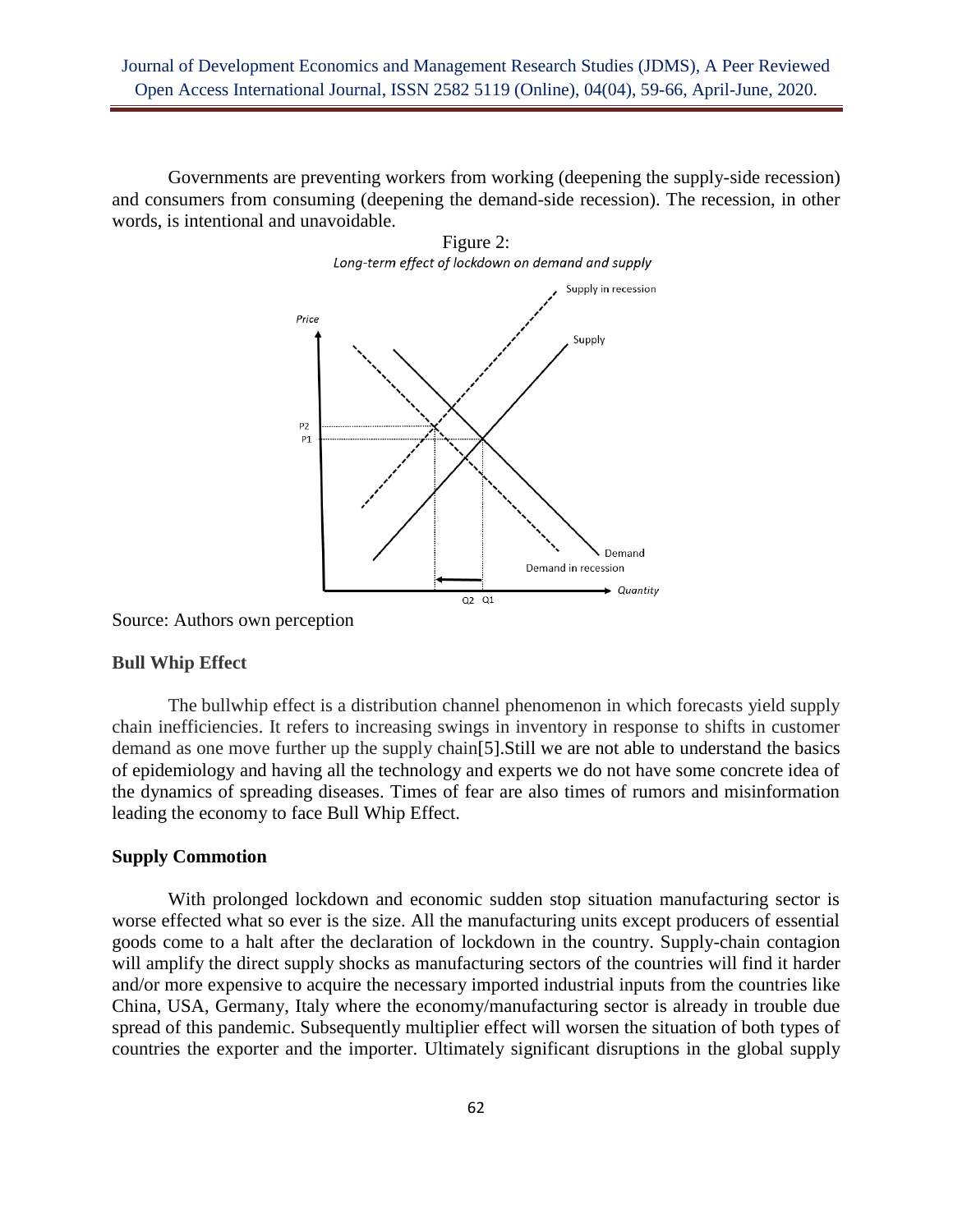chain, factory closures, and cutbacks in many service sector activities will have manifold effect on the economy.

#### **Demand Commotion**

Again with prolonged lockdown and economic sudden stop situation there will be demand commotion due to macroeconomic drops in aggregate demand, wait-and-see purchase delays by consumers and investment delays by firms at one hand, and tendency of over hoarding of essential commodities, particularly food items (grocery items), preservative milk product, and medicines etc. A decline in hospitality services, tour and travel services, restaurant and resort services and declines in education services, a decline in entertainment and leisure services aggravate the situation.

#### **The Current Situation of Indian Economy**

The former [Chief Economic Advisor to the Government of India](https://en.wikipedia.org/wiki/Chief_Economic_Advisor_to_the_Government_of_India) has said that India should prepare for a negative growth rate in FY21[.\[6\]\[7\]](https://en.wikipedia.org/wiki/Economic_impact_of_the_COVID-19_pandemic_in_India#cite_note-:38-3) However, the [International Monetary](https://en.wikipedia.org/wiki/International_Monetary_Fund)  [Fund](https://en.wikipedia.org/wiki/International_Monetary_Fund) projection for India for the [FY](https://en.wikipedia.org/wiki/Financial_Year) 2021-22 of 1.9% GDP growth is the highest among [G-](https://en.wikipedia.org/wiki/G20)[20](https://en.wikipedia.org/wiki/G20) nations[.\[8\]](https://en.wikipedia.org/wiki/Economic_impact_of_the_COVID-19_pandemic_in_India#cite_note-5) Within a month, unemployment rose from 6.7% on 15 March to 26% on 19 April[.\[9\]](https://en.wikipedia.org/wiki/Economic_impact_of_the_COVID-19_pandemic_in_India#cite_note-:34-6) During the lockdown, an estimated 14 crore (140 million) people have lost employment[.\[9\]](https://en.wikipedia.org/wiki/Economic_impact_of_the_COVID-19_pandemic_in_India#cite_note-:34-6) More than 45% of households across the nation have reported an income drop as compared to the previous year[.\[10\]](https://en.wikipedia.org/wiki/Economic_impact_of_the_COVID-19_pandemic_in_India#cite_note-:35-7)

The [Indian economy](https://en.wikipedia.org/wiki/Indian_economy) was expected to lose over 32,000 [crore](https://en.wikipedia.org/wiki/Crore) (US\$4.5 billion) every day during the [first 21-days of complete lockdown,](https://en.wikipedia.org/wiki/COVID-19_pandemic_lockdown_in_India) which was declared following the [Coronavirus](https://en.wikipedia.org/wiki/COVID-19_pandemic_in_India) [outbreak.](https://en.wikipedia.org/wiki/COVID-19_pandemic_in_India)[\[11\]\[12\]](https://en.wikipedia.org/wiki/Economic_impact_of_the_COVID-19_pandemic_in_India#cite_note-:23-8) Under complete lockdown, less than a quarter of India's \$2.8 trillion economic movement was functional[.\[13\]](https://en.wikipedia.org/wiki/Economic_impact_of_the_COVID-19_pandemic_in_India#cite_note-10) Up to 53% of businesses in the country were projected to be significantly affected[.\[14\]](https://en.wikipedia.org/wiki/Economic_impact_of_the_COVID-19_pandemic_in_India#cite_note-:4-11) [Supply chains](https://en.wikipedia.org/wiki/Supply_chain) have been put under stress with the lockdown restrictions in place; initially, there was a lack of clarity in streamlining what an "essential" is and what is not[.\[15\]](https://en.wikipedia.org/wiki/Economic_impact_of_the_COVID-19_pandemic_in_India#cite_note-Chaudhry-12) Those in the informal sectors and daily wage groups are the most at risk[.\[16\]](https://en.wikipedia.org/wiki/Economic_impact_of_the_COVID-19_pandemic_in_India#cite_note-13) A large number of farmers around the country who grow [perishables](https://en.wikipedia.org/wiki/Perishable_food) are also facing uncertainty[.\[17\]](https://en.wikipedia.org/wiki/Economic_impact_of_the_COVID-19_pandemic_in_India#cite_note-Chaudhry-12) Various businesses such as hotels and airlines, are cutting salaries and laying off employees[.\[18\]](https://en.wikipedia.org/wiki/Economic_impact_of_the_COVID-19_pandemic_in_India#cite_note-:2-14)

## **What have been done so far?**

On  $12<sup>th</sup>$  May 2020 the Prime Minister of India announced the road map of exit plan from current lockdown through different programmes and policies with the five pillars Economy with potential for quantum jump, Infrastructure, Tech-driven system, Vibrant Demography, Intelligence-driven supply chain. And on the same announcement he announced an economic package of Rs 20 lakh crore, amounting to 10% of GDP, to India realise its full potential, by focusing on its self-reliance. On subsequent days Finance Minister of India is announcing different measures to compliance to the announcement of the Prime minister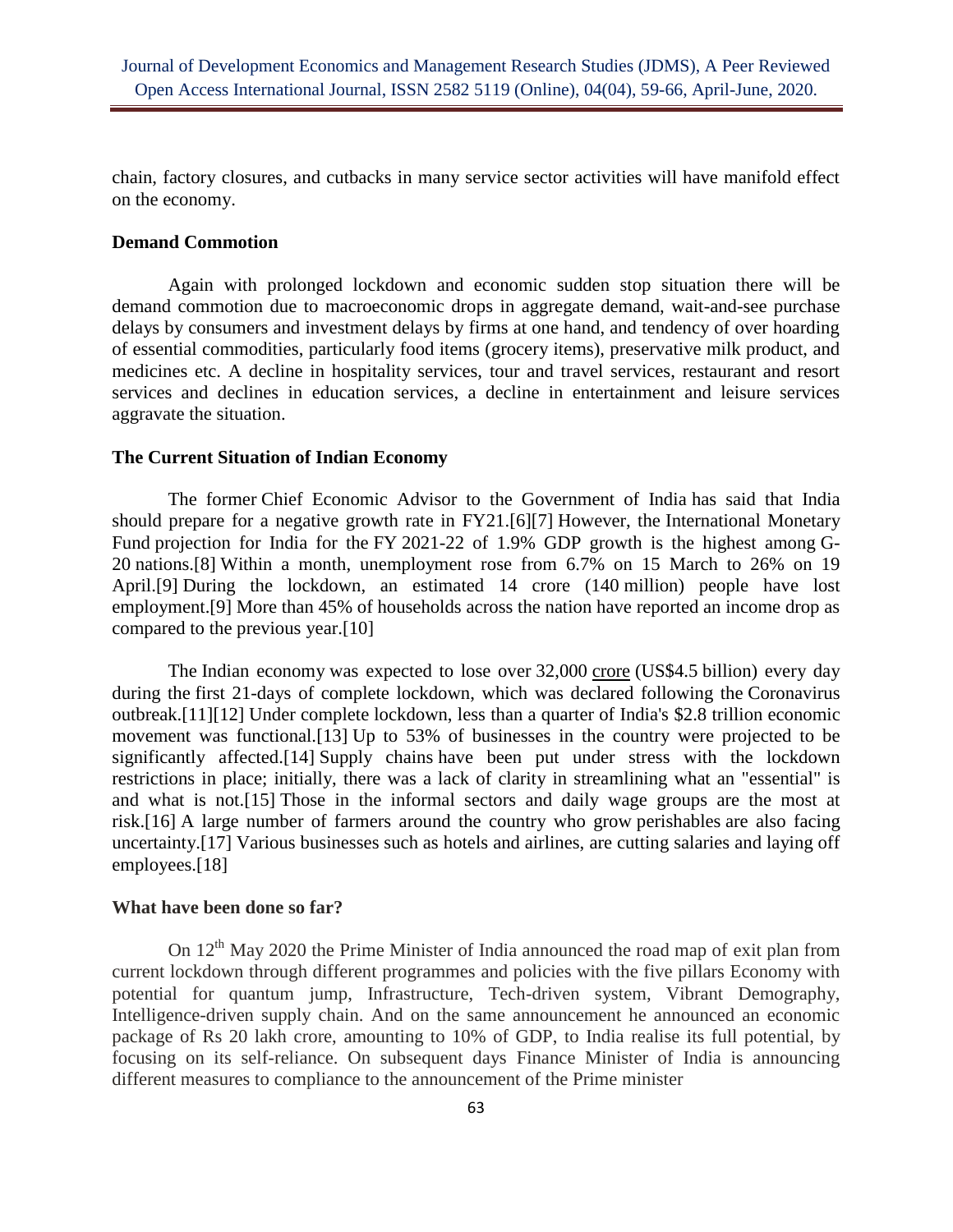The country is clearly migrating from merely battling a pandemic to bringing a paradigm shift in the economic affairs to build a self-reliant India. The vision outlined to make local products global, is a clear indication of shifting from Make in India to Be Indian-Buy Indian motto. While we await the finer details of the economic package, it was much needed in view of the unprecedented devastating human and economic consequences because of the pandemic

Many experts feels that "This is going to be a gamechanger," said Vikram Kirloskar, Vice Chairman of Toyota Kirloskar and President of the Confederation of Indian Industries (CII). The CII had asked for a package of Rs 15 lakh crore, an amount it said was needed to alleviate the pain of the economy that has been in lockdown for about 50 days. The PM, who said the Rs 20 lakh crore figure will include steps already announced by the Government of India and the Reserve Bank of India so far, stated that details of the remaining amount will be announced by Finance Minister Nirmala Sitharaman shortly. [19]

Apart from fiscal and monetary measures Government of India has undertaken certain global initiatives. As International collaboration in this case is of utmost importance as beyond funding R&D, international collaboration could boost pandemic preparedness and can be shared and deployed where they are most needed. Indian Government has taken initiative among the SAARC countries members and also "pledged \$10 million toward a Covid-19 emergency fund and said it was putting together a rapid response team of doctors and specialists for South Asian Association for Regional Cooperation (SAARC) nations as part of an initiative led by Prime Minister [Narendra Modi"](https://economictimes.indiatimes.com/topic/Narendra-Modi).[20]

#### **What to do Next (Exit Plan)?**

It is very difficult at present to predict the exit plan but everyone is waiting to know about the country's exit strategy. Unfortunately, there is not much information available on this. Before May 18, 2020, the Prime Minister may announce regarding this. However, most of the states are maintaining the partial lockdown on the basis of three different zones such as red, orange and green. As per discussion of Prime Minister of India with the state Chief Ministers on April 27th , 2020 ,it is clear that country will have to give importance to economy as well as to continue the fight against Coronavirus with a common consensus of strict restrictions to COVID-19 hotspots or red zone (A district/region with highest case load contributing to more than 80% cases of each state or a district with doubling rate less than 4 days), while curbs can be eased gradually in areas which are in green zone(A district/region which has not reported any case over 28 days). "However, some states preferred to maintain strict restrictions for fear of losing control, [21]

But here lies the problem what to choose the life or livelihood?. As all are desperate for the lockdown to end, but are we prepared for what would happen if it does? The problem is that nobody knows what to do. Even countries like China and UK are merely experimenting. Unfortunately, this is one case where science, too, is not of much help. Most countries are trying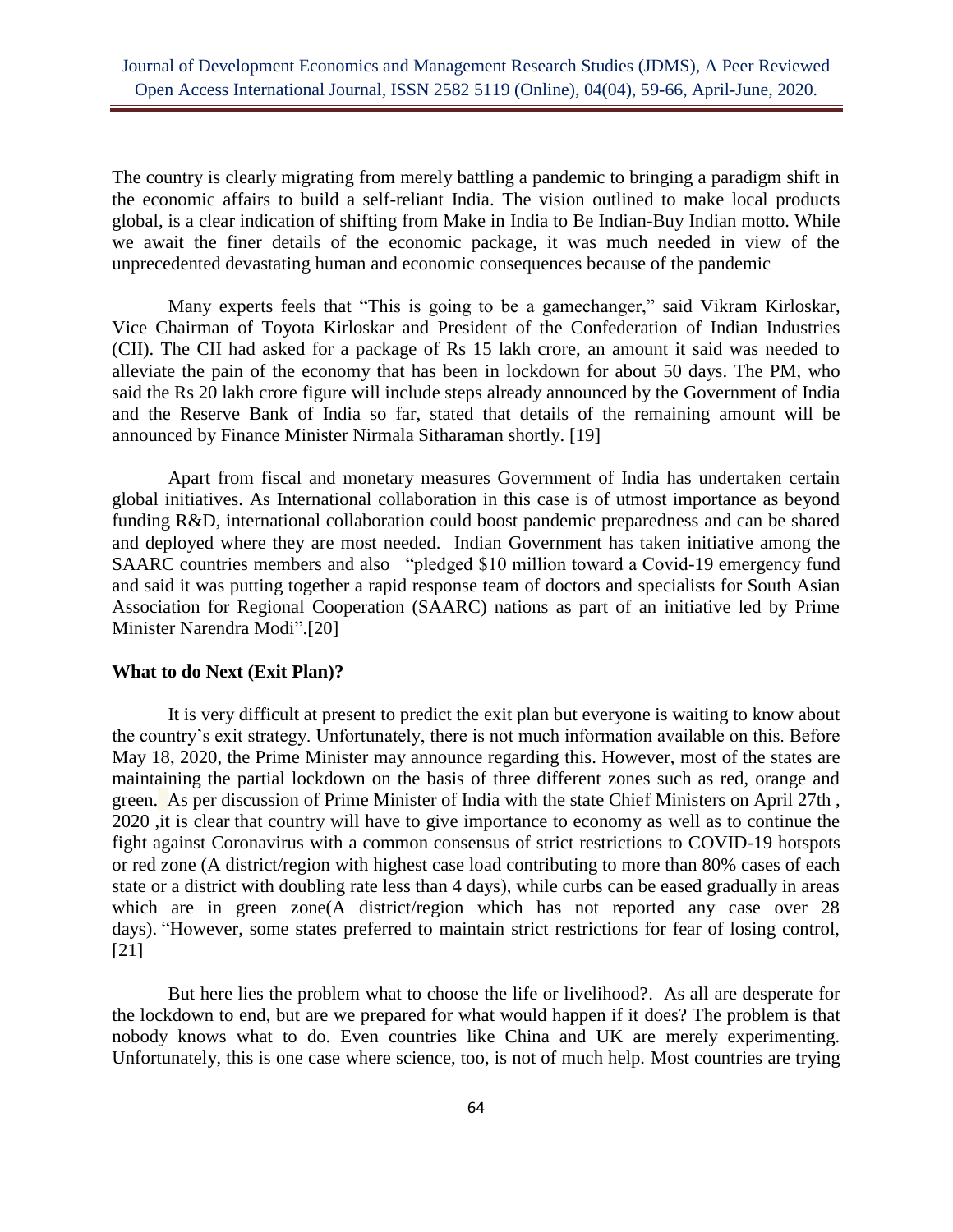to "flatten the curve" or reduce the number of cases through physical distancing and lockdown and maintain hygiene practices.

## **In a Nutshell**

The upside is that we can take proactive steps to manage the risk of epidemics and mitigate their impact on the basis of the experiences of other victim countries. The numbers of corona infected persons are daunting day by day. Medical data changes hourly, so the strategies adopted by the different agencies take steps to control this epidemic.

However, in present scenario lockdown is essential to break the chain of spread of this virus benefitting every sections of the society but costs will be disproportionately higher for the poor and this section of society is neither having the any mode of working from home nor sufficient savings pool to exhaust while not earning. This means that the nation's recovery from the impact of the epidemic would be more challenging, and the social and economic impacts of the epidemic may extend well beyond the end of the health crisis. In short Government must consider that beyond health, the priority should be on people.

## **References**

- 1 Welfare, M. O, (2020, May 13). COVID -19 INDIA. Retrieved May 14, 2020, from https://www.mohfw.gov.in/:<https://www.mohfw.gov.in/>
- 2 Li, Y, (2020, Feb 27). It took stocks only six days to fall into correction, the fastest drop in history. CNBC Markets .
- 3 Richard Baldwin and Beatrice Weder di Mauro, (2020), Economics in the, Time of COVID-19 ,Edited by Richard Baldwin,and Beatrice Weder di Mauro A CEPR Press VoxEU.org eBook CEPR
- 4 Pierre-Olivier Gourinchas, (2020), Flattening the pandemic and recession curves Edited by Richard Baldwin and Beatrice Weder di Mauro; Mitigating the COVID Economic Crisis: Act Fast and Do WhateverIt Takes. A CEPR Press VoxEU.org eBook CEPR.
- 5 Retrieved from [https://en.wikipedia.org/wiki/Bullwhip\\_effect.on](https://en.wikipedia.org/wiki/Bullwhip_effect.on) 9th May, 2020
- 6 Prasad, Gireesh Chandra, (28 April 2020). "India needs a ₹10 tn stimulus to tide over a contraction in GDP: Subramanian". Livemint. Retrieved 29 April 2020.
- 7 We should plan for negative growth rate this FY, says Arvind Subramanian. The Indian Express. 28 April 2020. Retrieved 29 April 2020.
- 8 IMF projection for India's GDP growth highest in G-20, says RBI Governor Shaktikanta Das. India Today. 17 April 2020. Retrieved 17 April 2020.
- 9 Vyas, Mahesh, (21 April 2020). [Unemployment rate touches 26%".](https://www.cmie.com/kommon/bin/sr.php?kall=warticle&dt=2020-04-21%2010:40:01&msec=873) Centre for Monitoring Indian Economy (CMIE). Retrieved 24 April 2020.
- 10 Research, Centre for Policy. Podcast: How has India's lockdown impacted unemployment rates and income levels?". Scroll.in. Retrieved 24 April 2020.